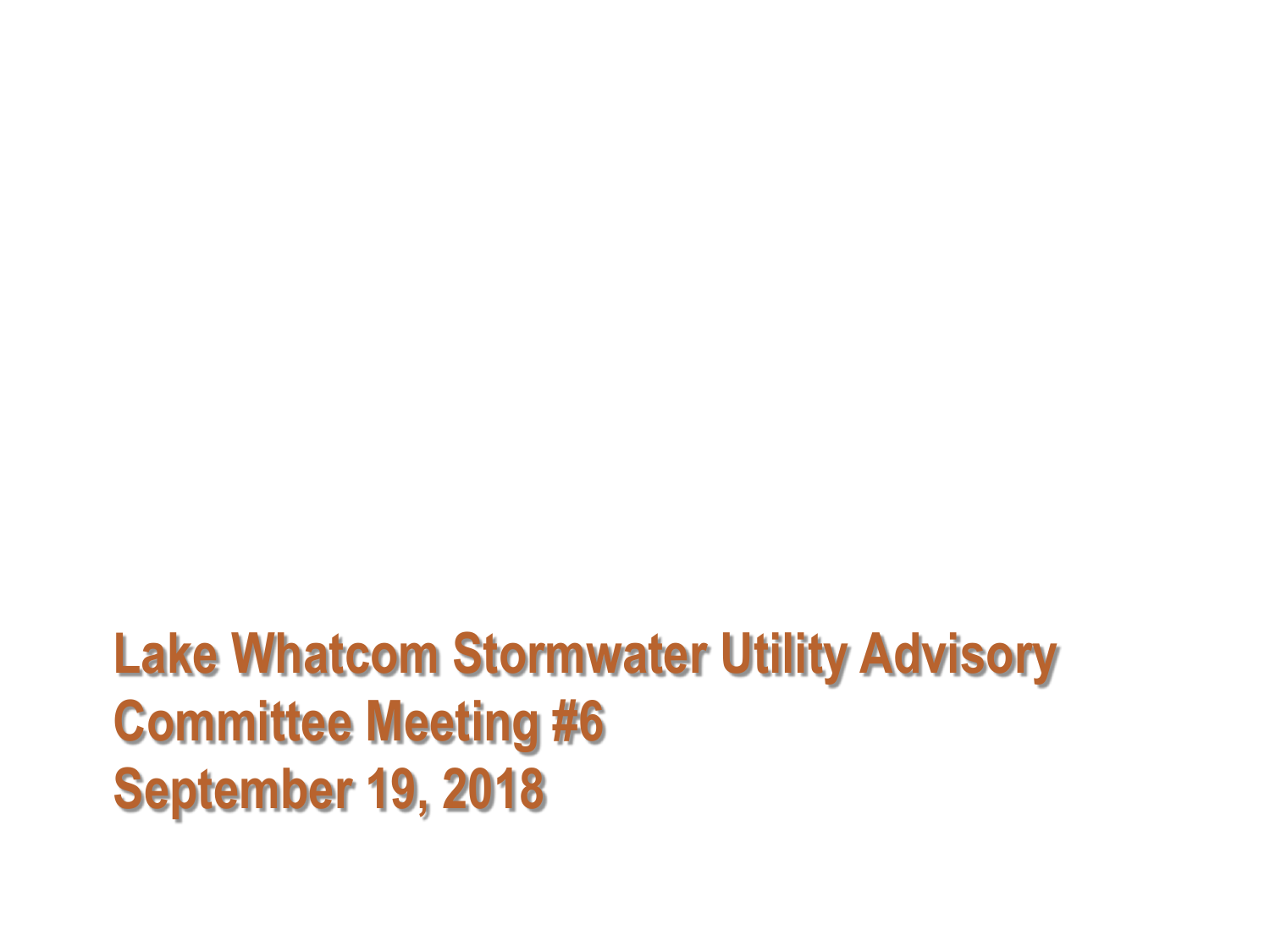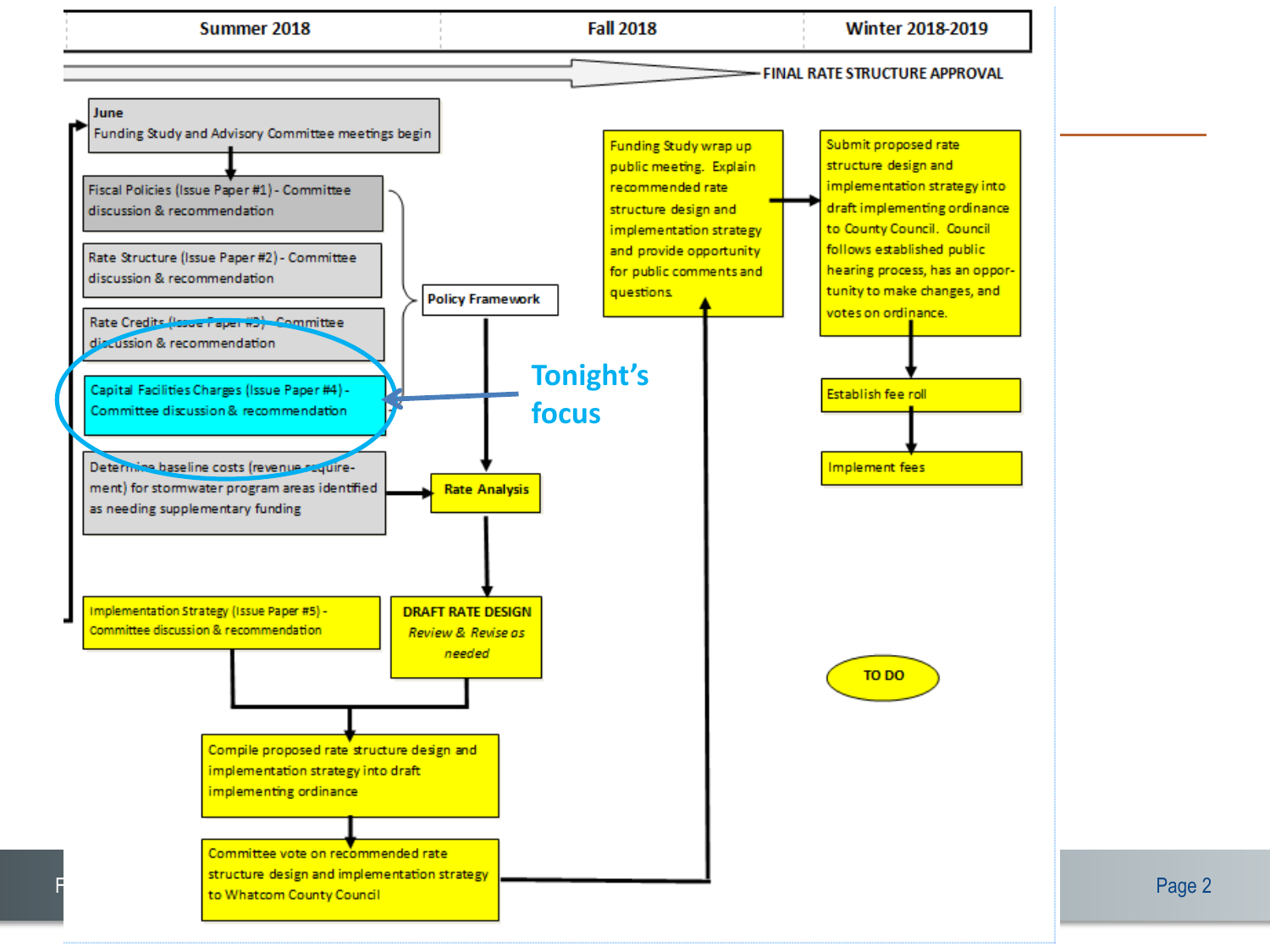

## **Recommendations from September 5**

- No rate credits
- Base charge for all parcels in the watershed (excluding exempt forestry)
	- Flat rate to recover fixed, programmatic costs
- Variable charge based on measured impervious area
	- All parcels are measured
	- Categorize into small, medium, or per area measured
	- Small and medium are uniform charges; per area charge if > medium impervious surface area footprint upper bound with no cap
- Public and private roads treated the same; not included in impervious measurement
- No distinction between residential and non-residential



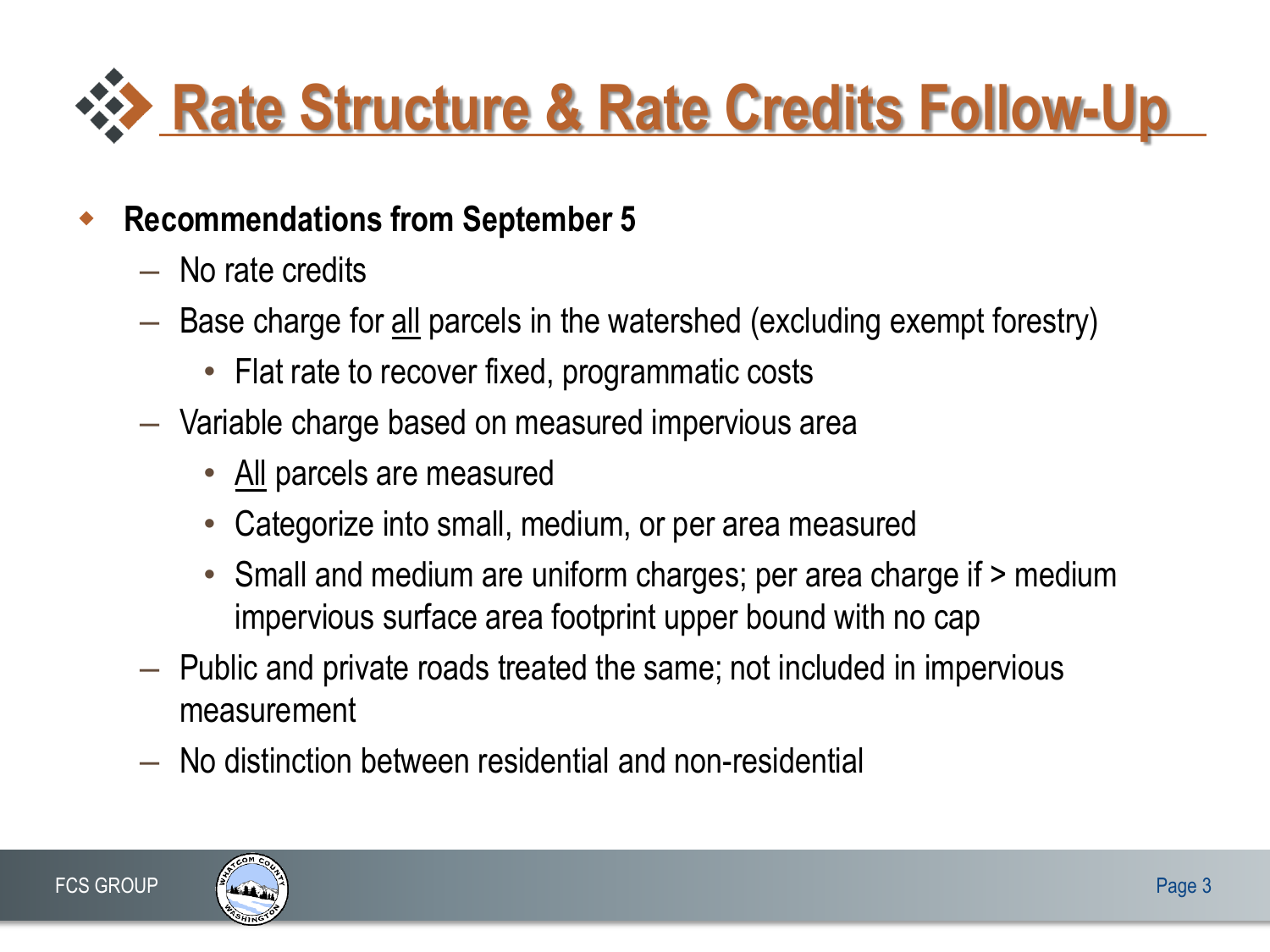

- **Watershed protection properties and properties with conservation easements will receive the base charge**
- **Long driveways could affect rural residential properties**
- **Increased cost required to measure impervious on all parcels**



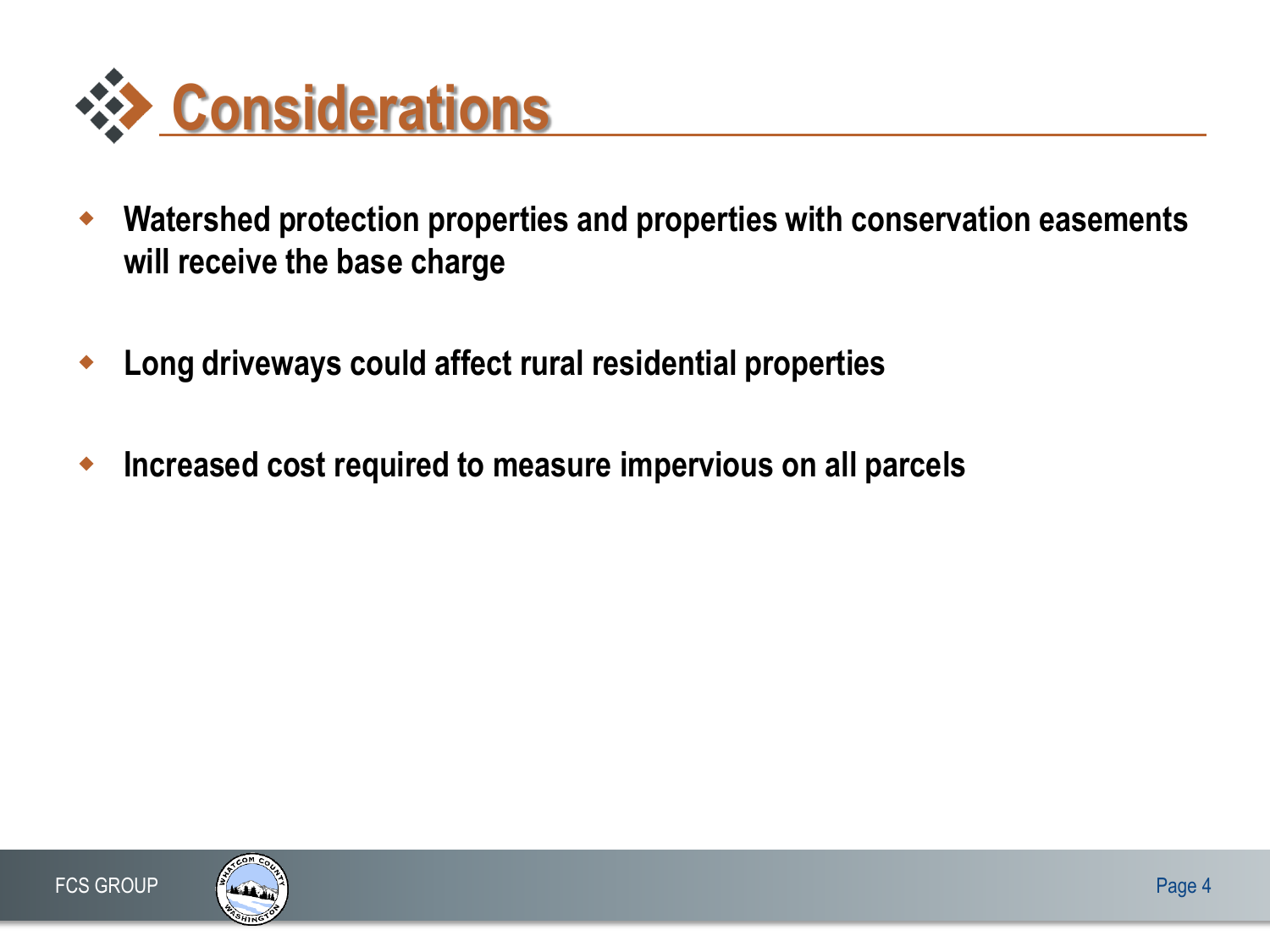

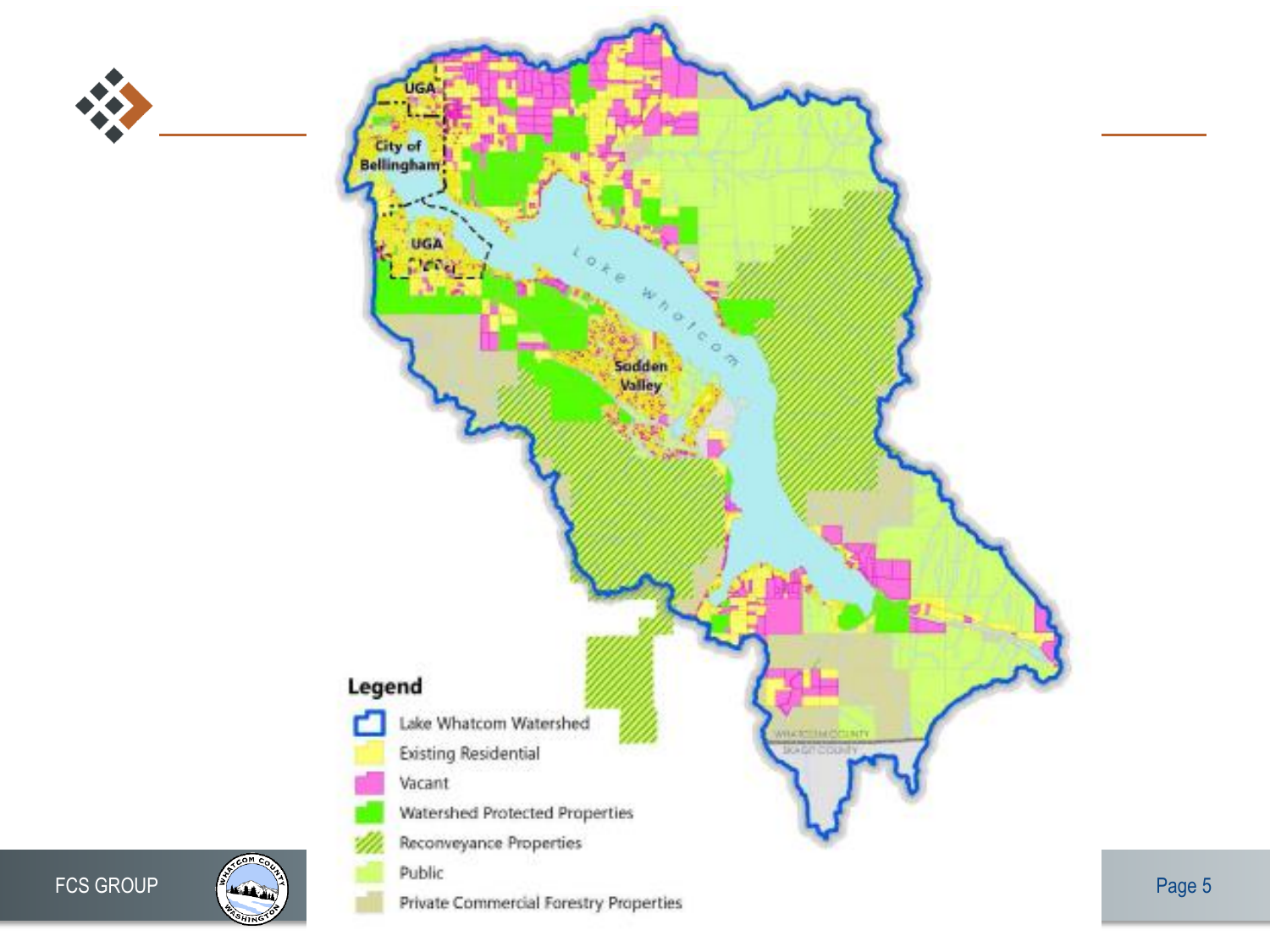## **Issue Paper #4 Stormwater Capital Facilities Charges (CFC)**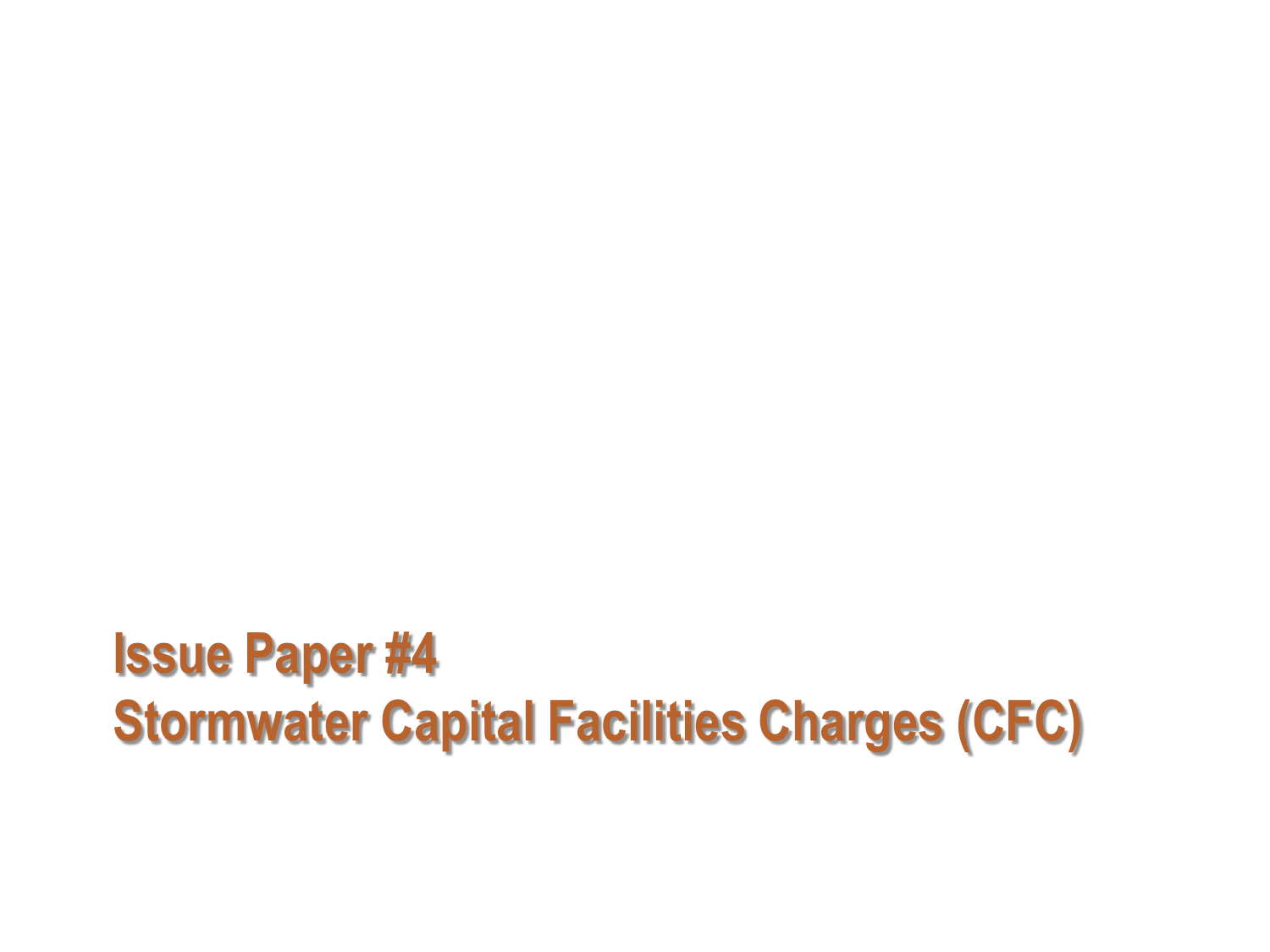





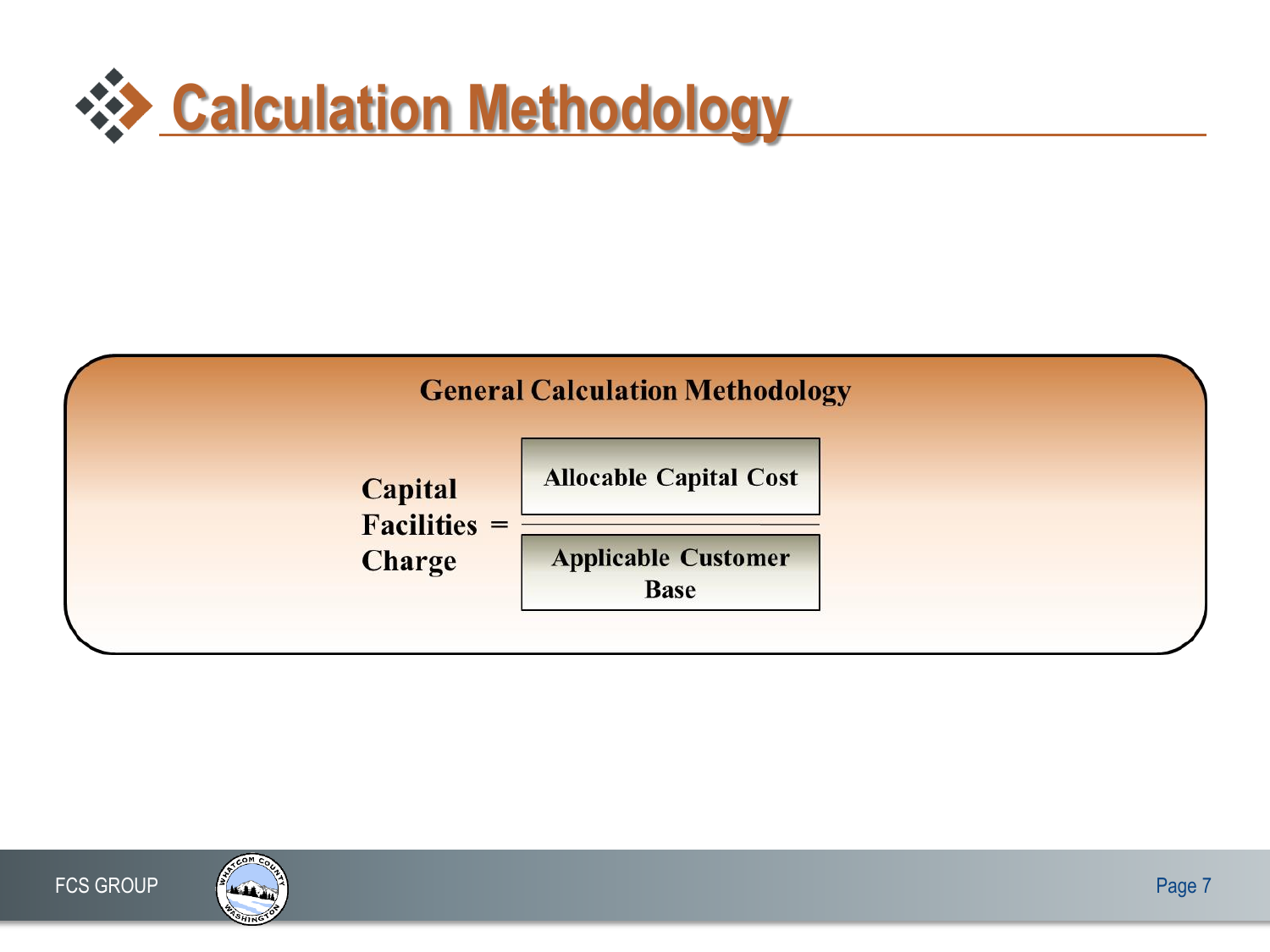

- **A CFC works best when there is a recognized "public system"**
- **2017 Lake Whatcom Comp. Plan: Stormwater Capital Program Update** 
	- Identified a list of capital projects "focused on the goal of reducing phosphorus loading to the lake"
	- Example projects: media filter drains, StormFilter with PhosphoSorb Media, and bioretention
- **Many if not all of these projects could be considered system facilities** 
	- Therefore it would be appropriate for inclusion in a CFC calculation





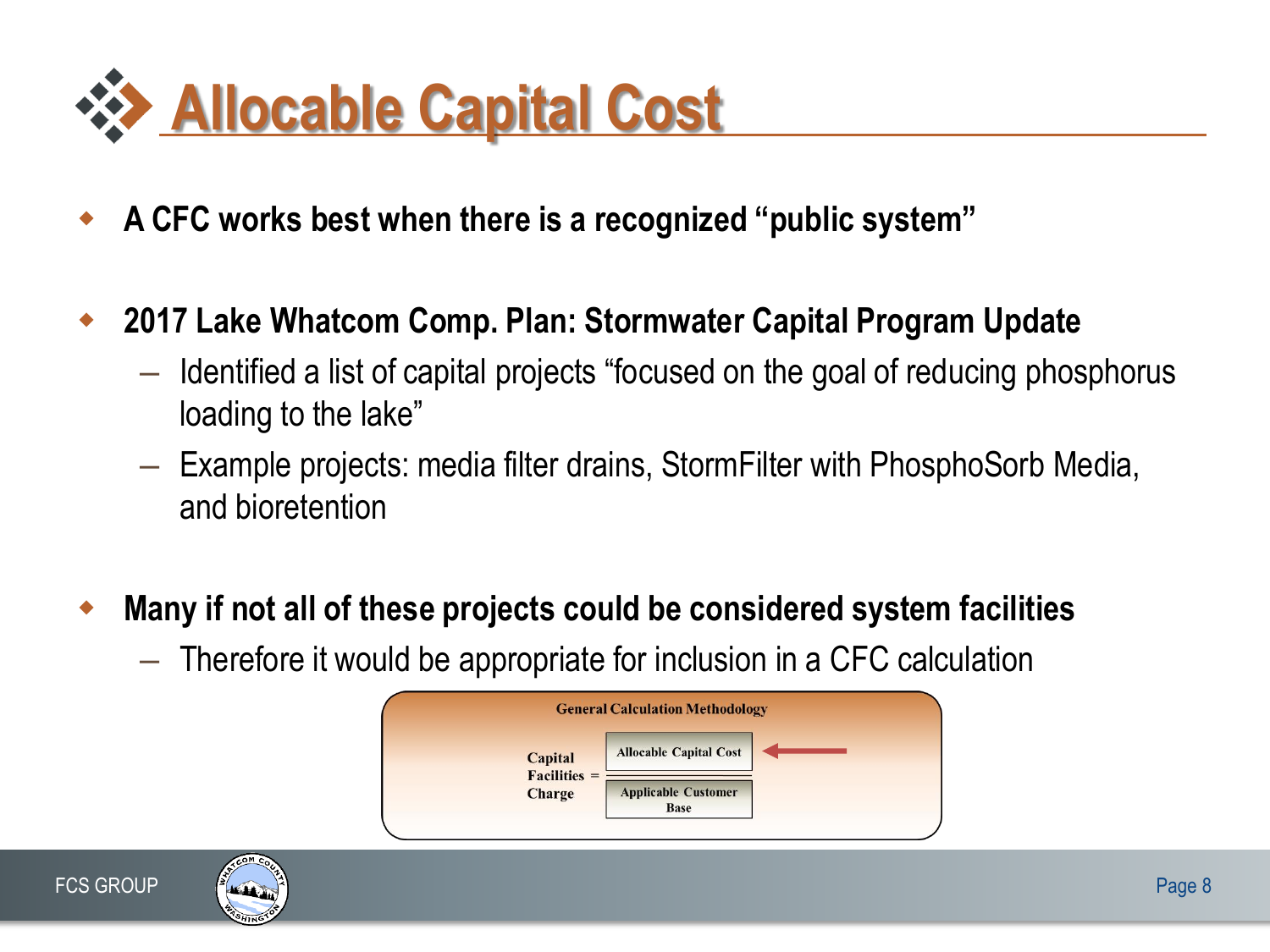

- **Growth is a key component of the charge calculation**
- **Actual CFC revenue is growth-dependent**
	- CFC revenue may be immaterial or unreliable in slow growing / built-out areas
- **Lake Whatcom Watershed Annual Build-out Analysis Report for 2018** 
	- 5,445 existing dwelling units in the unincorporated Lake Whatcom Watershed
	- Reported capacity for 1,493 more dwelling units in the watershed (may be reduced)



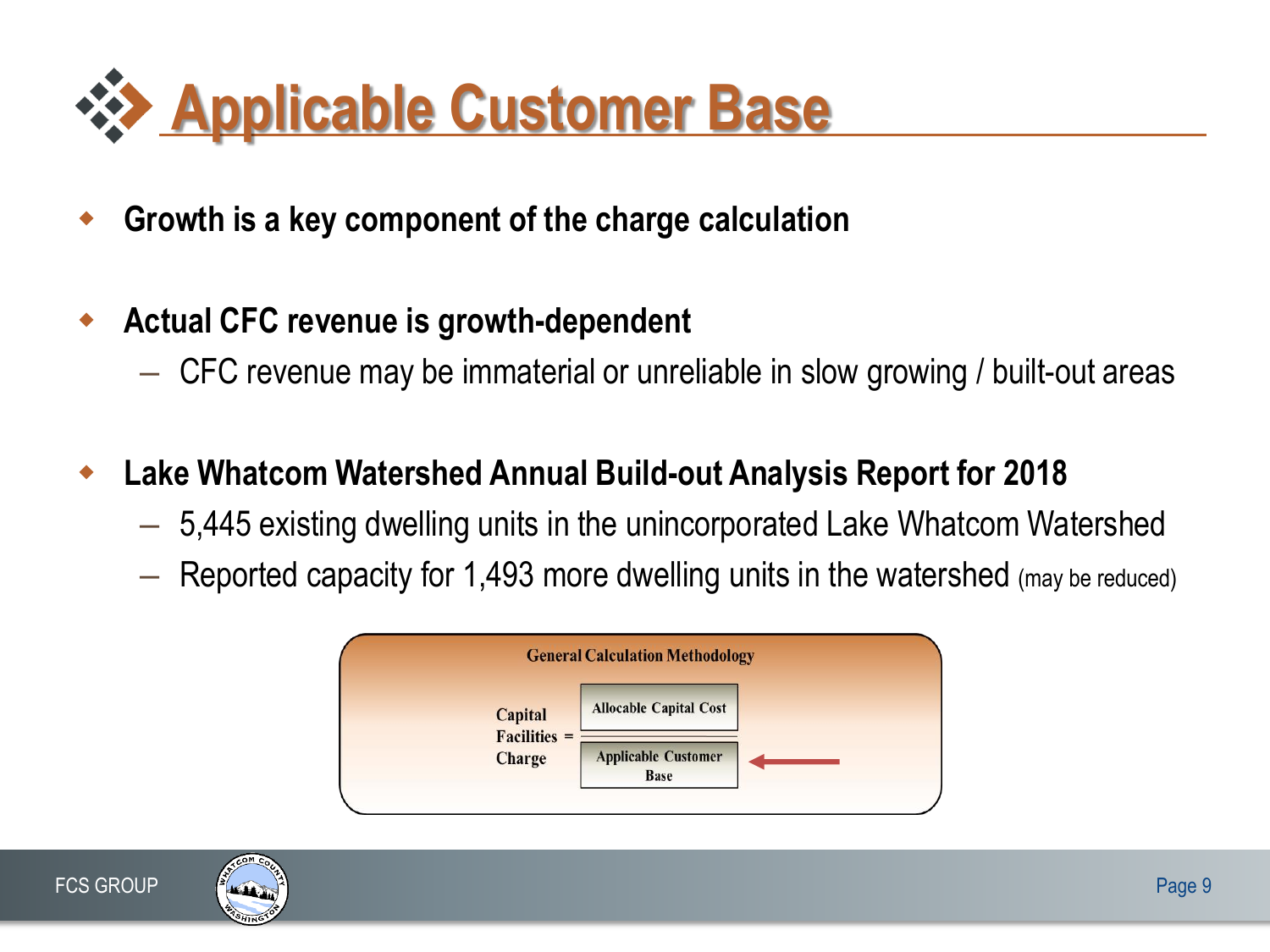

## **There are projects of "system" benefit**

- It appears that there are planned system facilities in the LW Watershed
- Projects will address runoff from private development and public infrastructure, such as roads
- **There is capacity for growth**
	- New growth subject to no net phosphorus regulations
- **Therefore it may be appropriate for development to pay for share of system facilities costs through a CFC**
	- In addition to meeting on-site development requirements